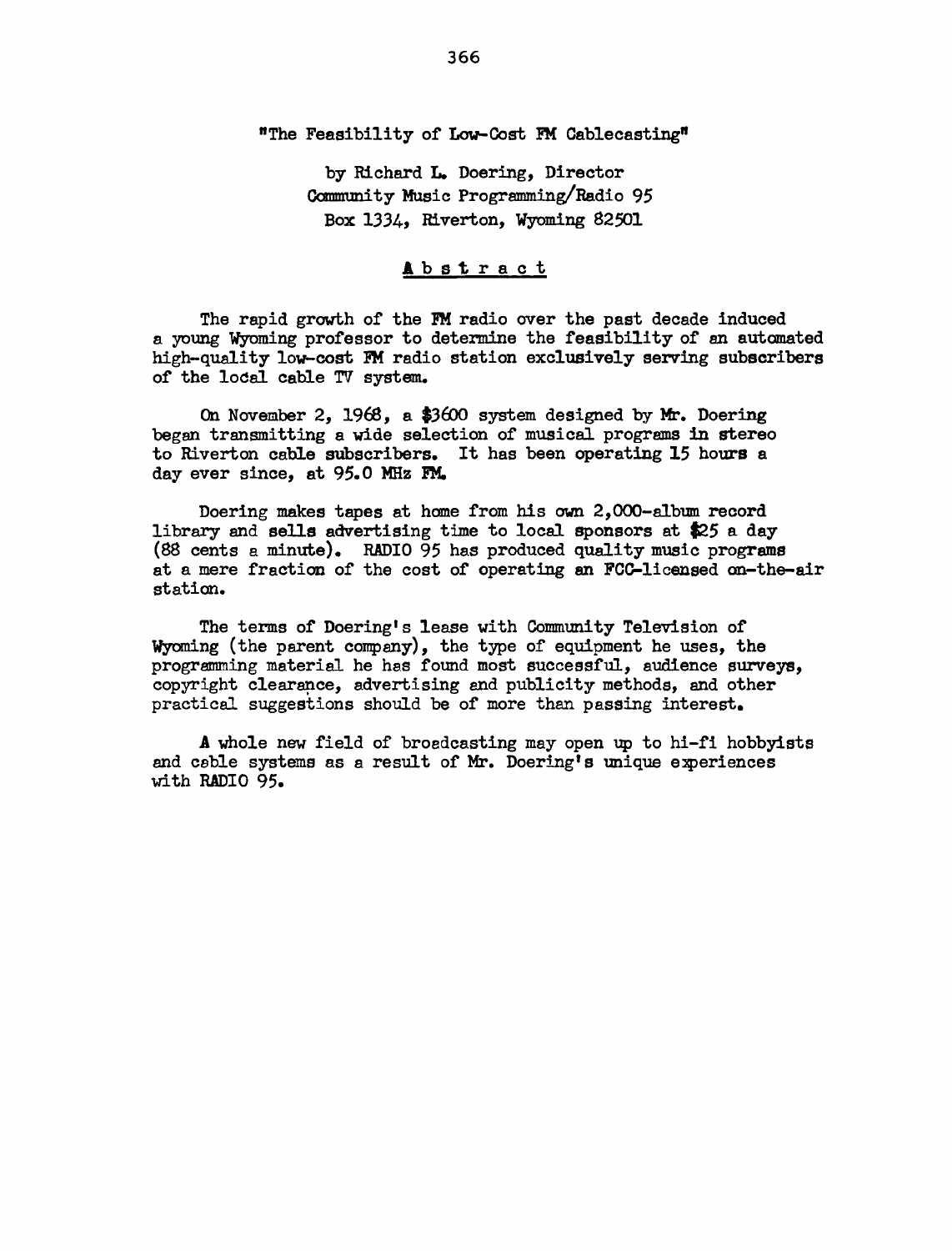#### THE FEASIBILITY OF LOW-COST FM CABLECASTING

by Richard L. Doering\*, Director Community Music Programming/Radio 95 Box 1334, Riverton, Wyoming 82501

#### 1. Cable Radio: Wave of the Future?

Radio as a mass medium is not dying out. In fact, it may just be coming to life. Sky-high transmitters may disappear from the American landscape. But replacing them will be scores of FM modulators, owned and operated by independent programmers, "transmitting" over local CATV systems.

.Anyone with a couple thousand dollars to gamble can lease an FM channel and set up his own cable radio station. RADIO 95 has shown that it can be done-quite successfully in fact. FM cablecasting is capable of revolutionizing the entire radio industry.

A fully automated cable radio station may consist of nothing more than one auto-reverse tape recorder and a simple \$25 FM oscillator. Or it may utilize a *\$3,000* stereo generator and exciter built to FCC specifications.

Either way, the operating expenses are a mere fraction of what they would be for an on-the-air broadcast station. Programming for RADIO 95 costs only \$4 a day (or 27 cents an hour). The sale of advertising time to local sponsors adequately covers this expense.

Use of the cable system to carry the oscillated RF signal makes a high-power transmitter unnecessary. In areas where more than 75 per cent of the population subscribes to CATV, cable radio can reach nearly as many people as an on-the-air station.

\*Mr. Doering (pronotmced "Deering") worked at radio station WSLN while attending Ohio Wesleyan University, where he received his B.A. degree in 1960. Two years later he was awarded a Master of Arts degree from Columbia University.

In 1967 he earned a Bachelor of Arts in Education from Kent State University. He has also studied broadcasting at the Cleveland Institute of Electronics.

While employed as an Instructor in Journalism and Industrial Psychology at Central Wyoming College in Riverton, Wyo., Mr. Doering established the CATV radio station which he describes in this paper.

This fall, in addition to being a self-employed music programmer, Mr. Doering will be authoring a book and studying for the Doctor of Philosophy degree at the University of California.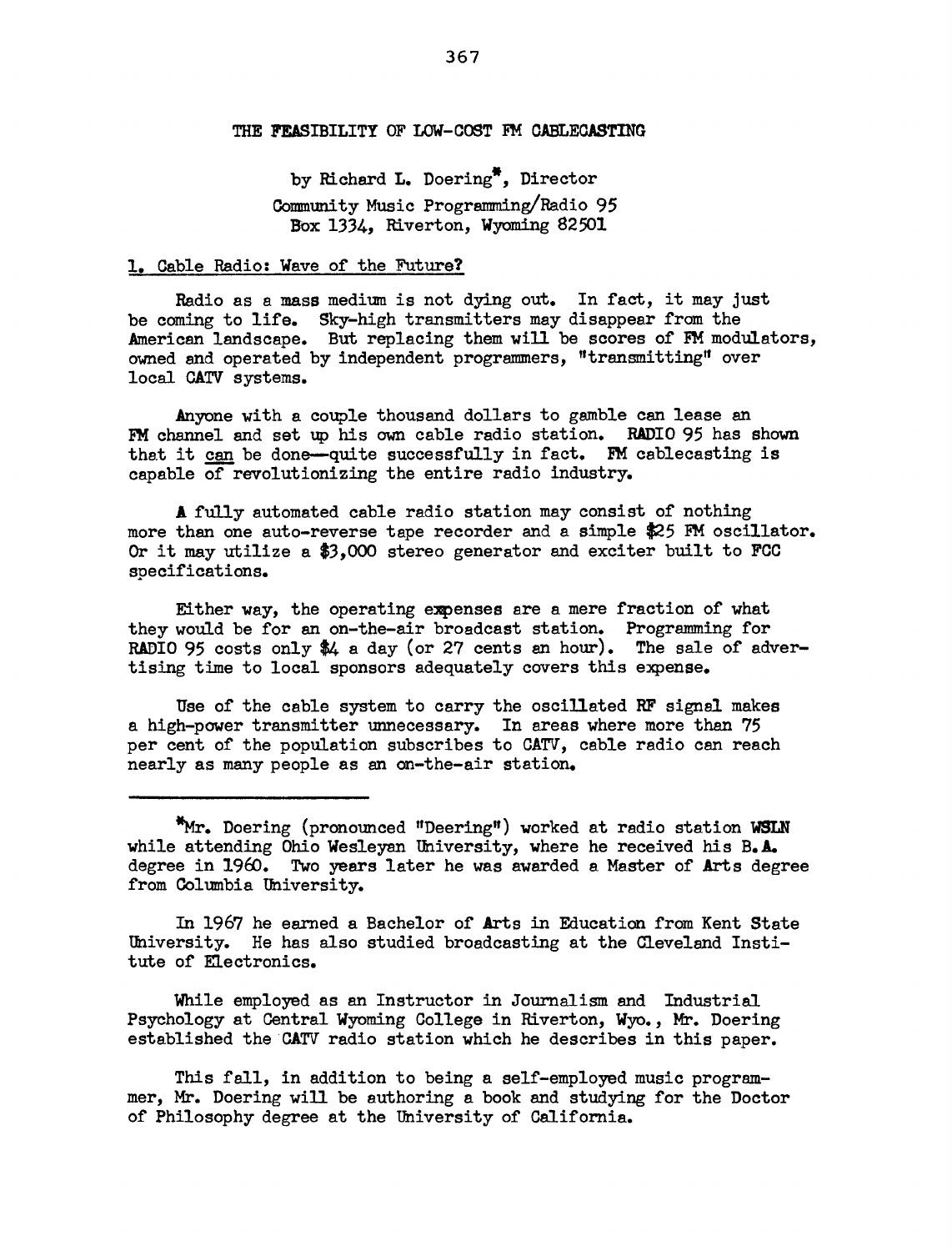Cable FM is the perfect answer for communities too small to support an on-the-air station of their own. Ideally, every communityno matter how large or small--should have access to a dozen different music channels, two continuous news channels (local end national), end channels to air political debates, public board meetings, current issues, radio dramas, lectures, and educational subjects.

Programmers could specialize in gathering and editing one or two specific kinds of material. Copies of master program tapes could be distributed to CATV radio stations all over the country. Multi-channel FM modulators could be built to carry 10 or 15 taped programs simultaneously.

No longer would radio audiences be at the mercy of a handful of dominant stations outdoing each other to capture the "mind of the masses." No longer would good programs be scrapped because of their limited audience appeal.

Cable radio could satisfy a much wider range of listening tastes at nominal cost. The development of cable radio should be strongly encouraged by industry and government working together for the common purpose of better service to the radio public.

#### 2. Purposes of Cable FM

Widespread FM cablecasting could successfully serve the following purposes:

(1) give listeners a broader selection of stations and programs to choose from

(2) upgrade current programming in general

(3) promote local business, educational, political end cultural interests

(4) improve radio service in small- and middle-market areas

(5) advance worthy causes such as cancer research, scholarship funding, religion in life, etc.

(6) revive public interest in good music and in the literary and dramatic arts

(7) communicate more effectively with alienated segments of our society

(8) bring radio closer to the individual, enabling him to explore social issues more intelligently, more responsibly, and more thoroughly with other people

(9) encourage more experimentation in low-cost high-quality communications technology

Our present communications system feils as a medium of meaningful exchange of thought (a) because of unnecessarily restrictive broadcast and licensing standards and (b) because of excessively high equipment and operating costs.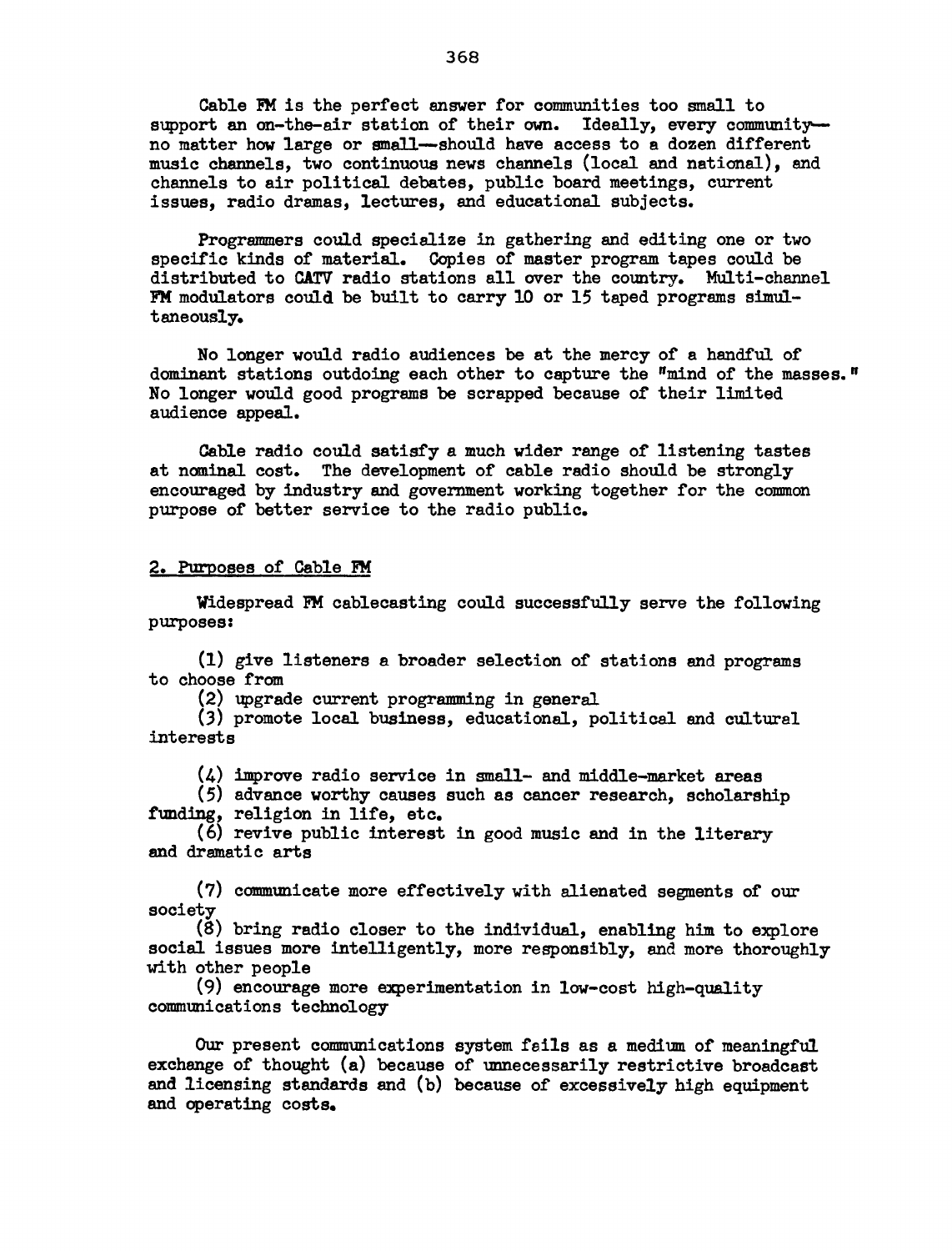It is my belief that the FCC has discouraged public participation in radio by making it the province of big business. The principle of "local service" should be restored. Radio can be a very effective tool for interpersonal communication whenever people feel directly involved. Through CATV this involvement by everyone is possible.

#### 3. Cable Radio and the Community

Riverton, Wyoming, is a fast-growing mining community of 10.000. RADIO 95 has been cablecasting in stereo over the Riverton CATV system since November, 1968, at 95.0 MHz (FM).

CATV serves 75 per cent of the community with six imported TV signals, plus the local weather channel. No FM signels are imported, although recorded music is simulcast on the Riverton TV weather channel and also at 92.0 MHz PM.

The tape deck for "Radio 92" is a twelve-year-old Ampex, and the monaural modulator is a Jerrold. The  $10\frac{1}{2}$ -inch music tapes are supplied by a Los Angeles firm. All equipment for "Radio 92" is owned by the cable company.

RADIO 95, by contrast, produces its own music tapes and cablecasts in stereo. The CATV company owns no interest in RADIO 95, which draws its support exclusively from the sale of advertising time to local sponsors. Spot ads and announcements are programmed at 15- or 30-minute intervals on all RADIO 95 tapes.

Two AM stations are received in Riverton: KVOW (1000 watts) and KOVE (5000 watts, Lander). The nearest on-the-air  $M$  station is in Casper, 120 miles eastward.

#### 4. Transmitting and Receiving Equipment

Cablecasting is simply a matter of technology. Savings in highpriced transmitting equipment are passed along to our listeners in the form of better programming, since we have found that radio towers are dispensable.

Total value of our system at RADIO 95 is estimated at \$3,660. The system consists of two auto-reverse Roberts 400X tape recorders, a Montgomery program clock, a Gates 6146 stereo generator and 6095 FM exciter (see Figure 1).

We selected Roberts decks because of their superb fidelity at slow speeds  $(30-17,000$  Hz at  $3-3/4$  IPS). The Gates transmitter is tuned to the FCC pre-emphasis curve and assures us broadcast-quality emissions. All transmitting equipment is rack mounted and occupies  $6\frac{1}{2}$  cubic feet of space.

Nearly all of our programming is taped. One 7-inch 2400-foot reel plays nearly four hours at  $3-3/4$  IPS. Live programming is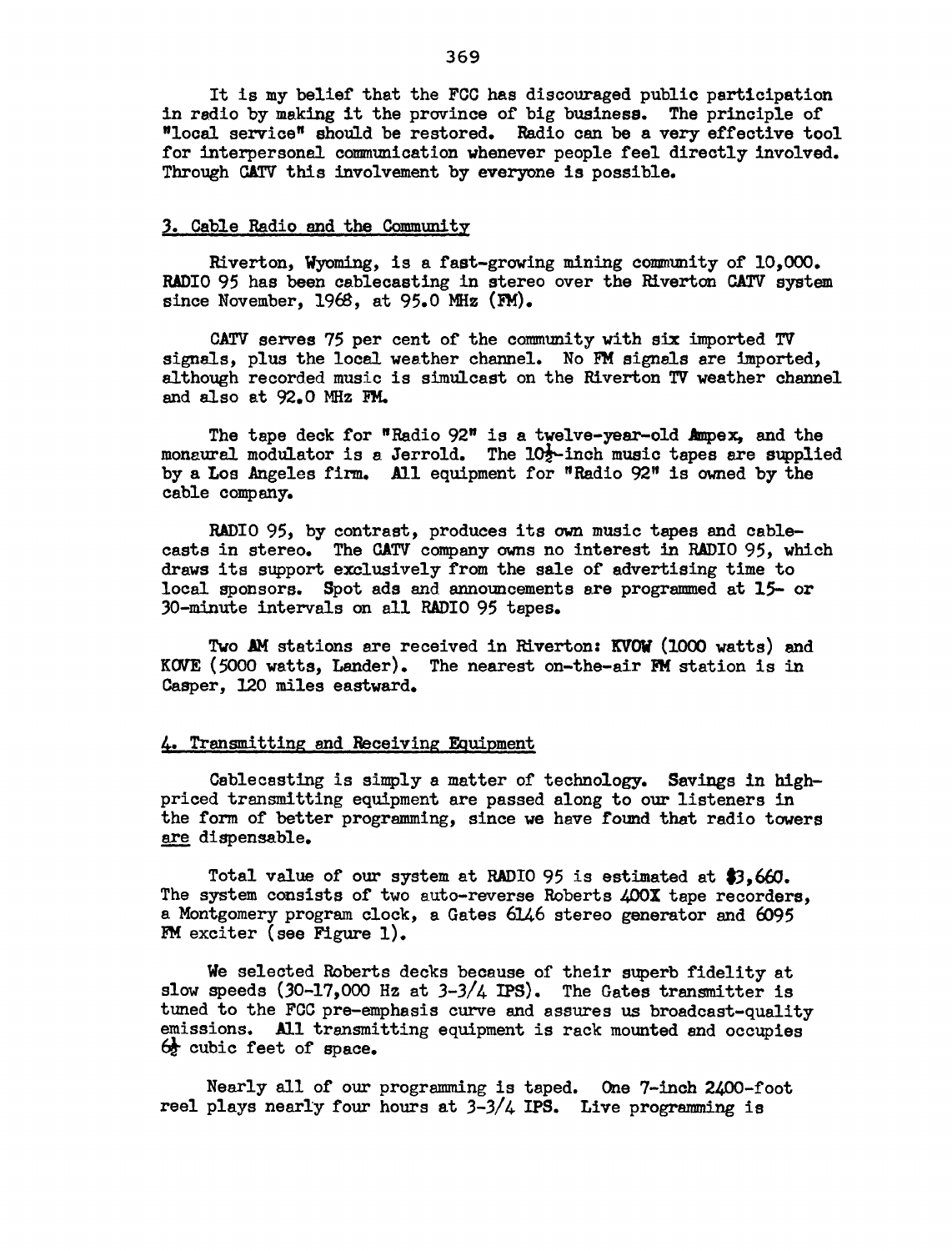### CABLE RADIO TRANSMITTING EQUIPMENT

Figure 1

Roberts Model 400X Tape Player #1



CABLE RADIO TRANSMITTING EQUIPMENT

Roberts Model 400X Tape Player #2

Figure 1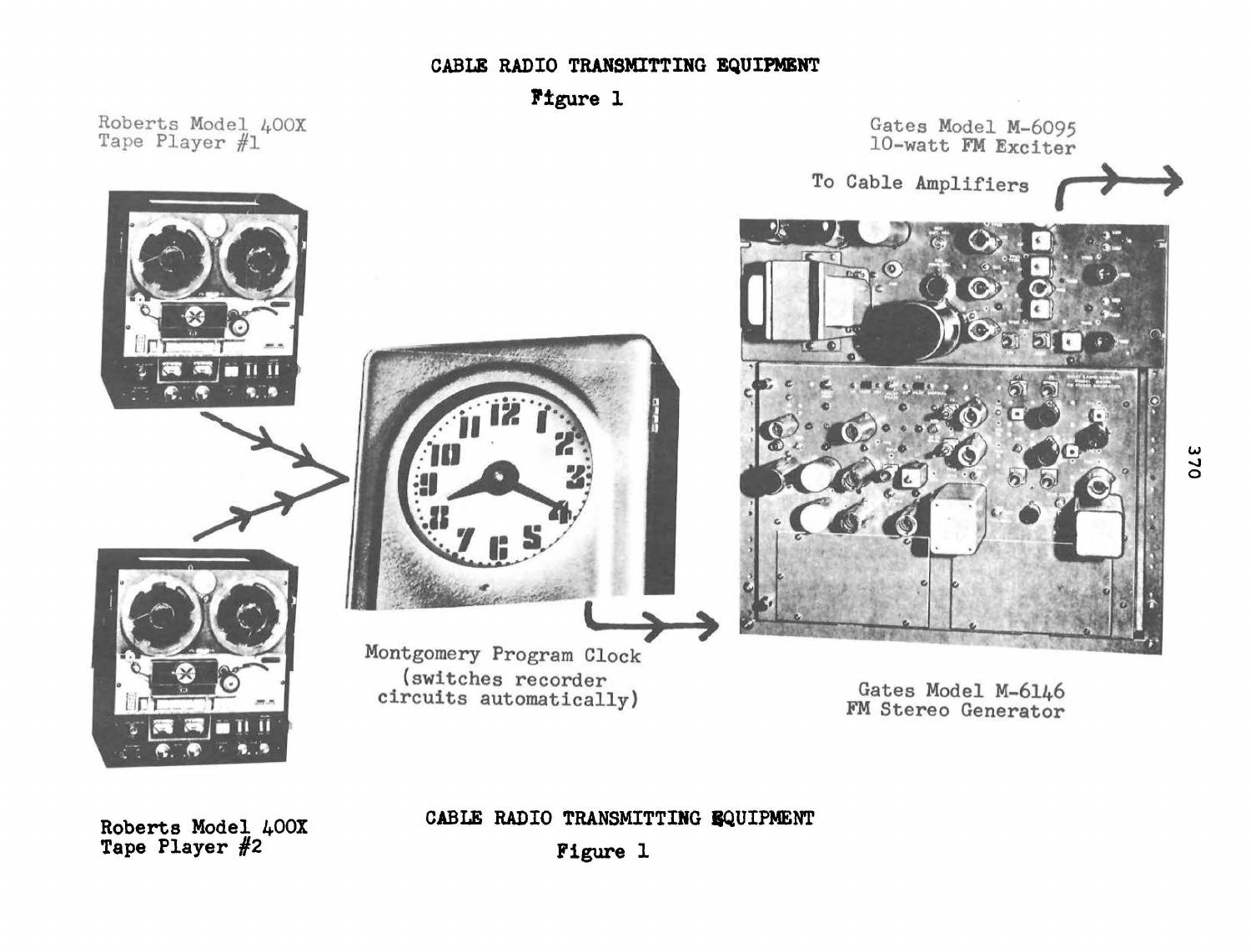made possible simply by feeding a microphone line into the Record Amplifier of the 400X. The tape amplifiers deliver adequate direct input to the Gates equipment.

On the receiving end, listeners use radios ranging from pocket transistors to floor-model FM stereo consoles. The basic requirement is to tap off the cable TV antenna, which carries FM and TV signals together.

Many subscribers tap off their cable antenna by running 300-ohm twin lead-in wire from their TV set to the externel antenna terminels of their FM redio. Telescoping FM antennas deliver satisfactory reception if placed within an inch or two of the cable antenna.

Subscribers who report unsatisfactory color *TV* reception ask the CATV company to install a separate FM tap for a one-time \$5 charge. Black-and-white TV reception does not appear to be adversely affected by "do-it-yourself" FM hookups, which are by far the most popular and the least expensive.

Biggest bugaboos for cable radio stations are FM receivers with antennas built into the power cord. Manufacturers should be discouraged from making FM radios with no provision for an optional external antenna.

#### 5. Channel Lease Agreement

There are three basic phases of cable radio:

(1) Programming, which involves the production of radio tapes

(2) Signal Modulation, the phase concerned with the conversion of taped program material into transmittable radio frequencies (RF)

(3) Signal Carriage, the normal CATV function of relaying RF from the headend to its destination in the listener's home

In its 1,2?0-word agreement with Community Television of Wyoming, Inc., RADIO 95 has assumed full responsibility for functions (1) and (2) above. The CATV system performs only function (J).

To distinguish phase (1) from phase (2) we have used the name CONMUNITY MtSIC PROGRAMMING ( CMP) for the former and RADIO 95 for the latter. To date, CMP has been producing tapes only for RADIO 95. However, we are applying for copyright privileges to make tepes for other cable radio stations that want to adopt our format or use our music.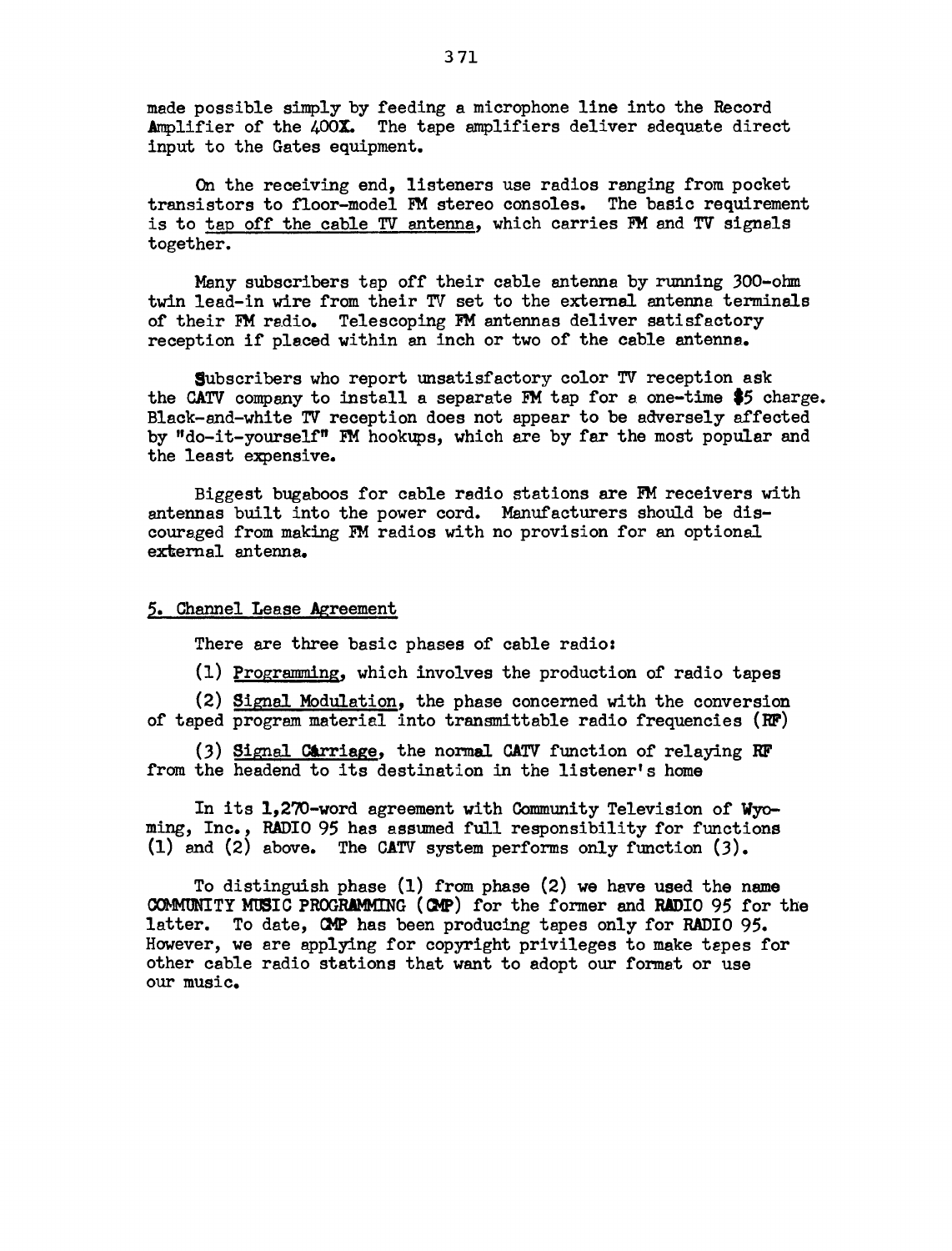| Item                                                                                                                                                                                                                                                                     | Current<br>Market<br>Value              | Cost<br>New<br>$($ orig $)$         | Year                                 |
|--------------------------------------------------------------------------------------------------------------------------------------------------------------------------------------------------------------------------------------------------------------------------|-----------------------------------------|-------------------------------------|--------------------------------------|
| 1. 22-tube (10-watt) Gates M-6095 exciter,<br>tuned and tested, 95.0 MHz<br>2. 11-tube FM Stereo Generator, tuned/tested<br>3. Roberts $400X$ Tape Recorder $#$ 1<br>4. Roberts $400X$ Tape Recorder $#2$<br>5. Montgomery Program Control Clock<br>(specially designed) | \$1,000<br>800<br>700<br>$700 -$<br>300 | 1,475<br>1,695<br>800<br>800<br>350 | 1967<br>1967<br>1969<br>1969<br>1969 |
| 6. 100% Replacement Tube Set<br>7. Matching Transformers<br>8. Connecting Cables<br>9. Incidental Supplies and Schedules<br>Total Value, Transmitting Equipment \$3,650                                                                                                  | 70<br>35<br>30<br>25                    |                                     |                                      |

#### Table 1. RADIO 95 TRANSMITTING EQUIPMENT

Here is how the three phases of cable radio may be taken on independently end yet function together:

1. The programmer  $(MP)$  can supply:

(a) pre-recorded full-fidelity stereo tapes at \$48 apiece (plus postage and copyright fees) $\cdot$ 

(b) program scripts (no extra charge) showing the location end timing of each taped selection; the recording artist's name; and the locations where advertising spots of various lengths can be conveniently dubbed in (see Figure 2)

(c) recommended play schedules

2. The channel lessee (RADIO 95 or another):

 $(a)$  provides his own transmitting equipment (see Table 1 above)

- (b) writes and sells advertising for his local sponsors
- (c) dubs in advertising spots on tapes supplied by  $\mathbf{Q} \mathbf{P}$
- (d) may keep all profits earned from the sale of advertising

3. The CATV system:

- $(a)$  provides space for the lessee's transmitter
- (b) provides electricity to operate the transmitter
- (c) includes the lessee's channel in advertised listings
- (d) carries the lessee's signal without charge to the lessee

Here is a précis of the channel lease agreement between  $\mathbf{CP}$  and Community Television of Wyoming (CATV). The agreement was drawn up by the CATV firm's legal counsel from a list of recommendations submitted by CMP: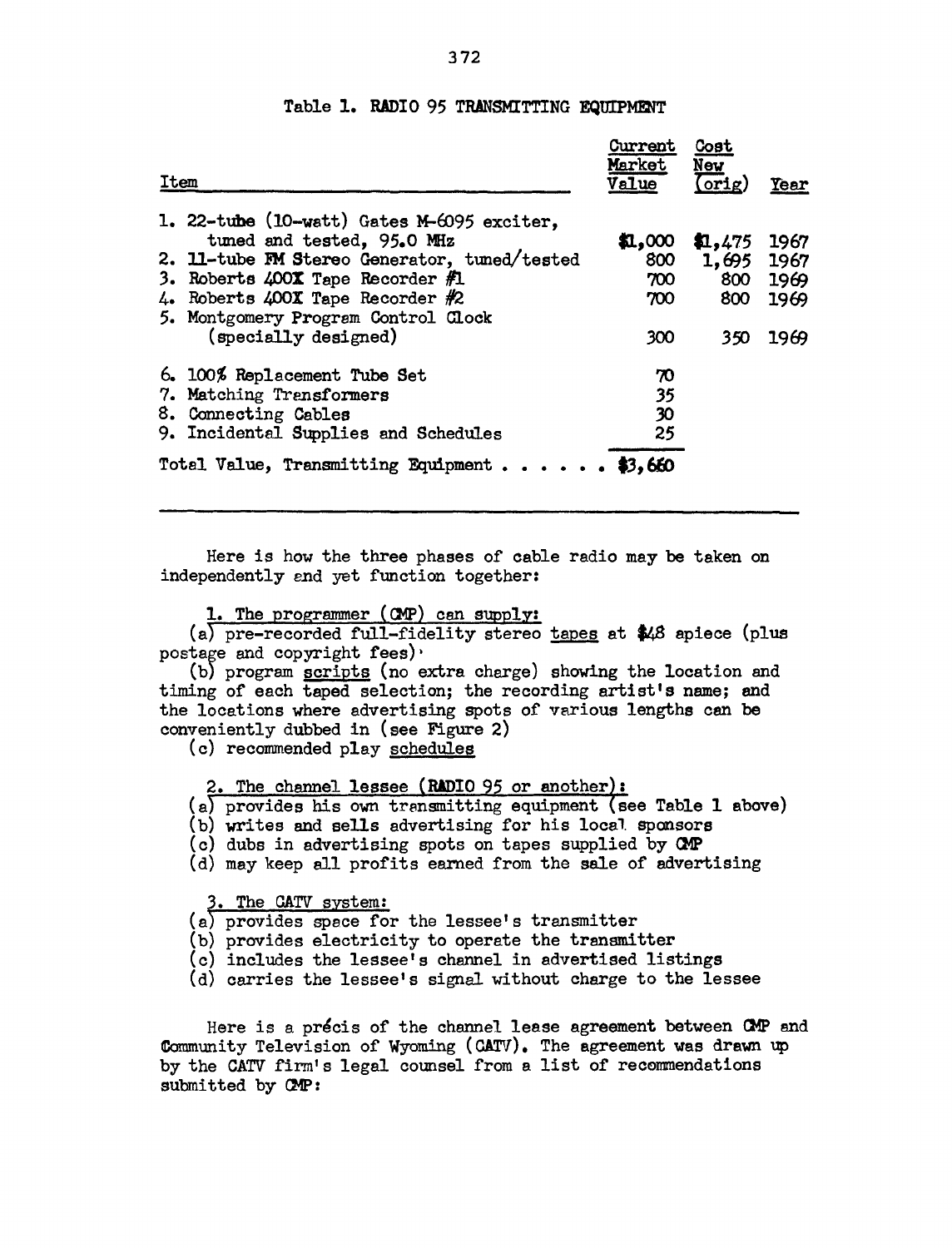A. Community Music Programming (CMP):

1) has the right to all gross income derived from the sale of advertising time

2) must provide its own casualty insurance for all equipment on *CATV* premises

3) assumes responsibility for the reproduction and transmission of copyrighted material

4) recognizes the regulatory powers of the FCC (or any other duly constituted public authority)

5) agrees to conform to general standards of conduct required of broedcasters by the NAB and the FCC

6) shall produce a radio signal compatible in quality with that produced by an FCC-licensed commercial FM station

7) shell maintain a complete program log of all broadcasts, available upon request to CATV

8) shall not broadcast signals over the air

#### B~ Community Television of Wyoming, Inc. (CATV):

1) will carry CMP's FM signals over the Riverton cable system for the free use and enjoyment of CATV subscribers

2) will provide space to house CMP's transmitting equipment

3) shall not be party to *e* joint venture or partnership with CMP

 $\mu$ ) reserves the right to request or demand that CMP cease operations over CATV's cable at any time, saving CATV harmless for any injury or damages CMP may sustain as a result

5) shall not regulate the content of CMP's programs

### 6. Programming Equipment, Schedules and Content

Equipment used in making tapes is located off *CA'N* premises. Tapes are delivered to the headend for transmission only. This is our current inventory of programming equipment:

| a) 2,115-album record library (book value) $$10,194.30$                                                                                                                                                                                              |        |
|------------------------------------------------------------------------------------------------------------------------------------------------------------------------------------------------------------------------------------------------------|--------|
| b) 1 Scott 382-B stereo smplifier/tuner                                                                                                                                                                                                              | 300.00 |
| c) 2 Roberts 1740X tape decks                                                                                                                                                                                                                        | 600.00 |
| d) 1 Garrard SLX-3 turntable                                                                                                                                                                                                                         | 100.00 |
| e) 1 Pickering XV15/750E cartridge                                                                                                                                                                                                                   | 60.00  |
| f) 1 Shure 550S microphone                                                                                                                                                                                                                           | 55.00  |
| $g$ ) 1 Superex stereo headphone set                                                                                                                                                                                                                 | 60.00  |
| $H = 1.5.5$ $H = 7.1$ and $H = 1.00$ $H = 1.00$ $H = 1.00$ $H = 1.00$ $H = 1.00$ $H = 1.00$ $H = 1.00$ $H = 1.00$ $H = 1.00$ $H = 1.00$ $H = 1.00$ $H = 1.00$ $H = 1.00$ $H = 1.00$ $H = 1.00$ $H = 1.00$ $H = 1.00$ $H = 1.00$ $H = 1.00$ $H = 1.0$ |        |

Total Value, Programming Equipment  $\cdots$   $\bullet$  \$11,369.30

We have a stock of 51 master tapes. Only the twelve most recent of these are in current use. At *3:30* p.m. each day a new 3-hour 45 minute tape automatically switches into play. The tape nms two complete cycles between *3:30* and 11 p.m. The station is off the air from 11  $p.m.$  until 8  $a.m.$  the next morning. At 8  $a.m.$  the same tape resumes play, and completes two more 3-hr 45-min cycles before a new tape comes on at *3:30.*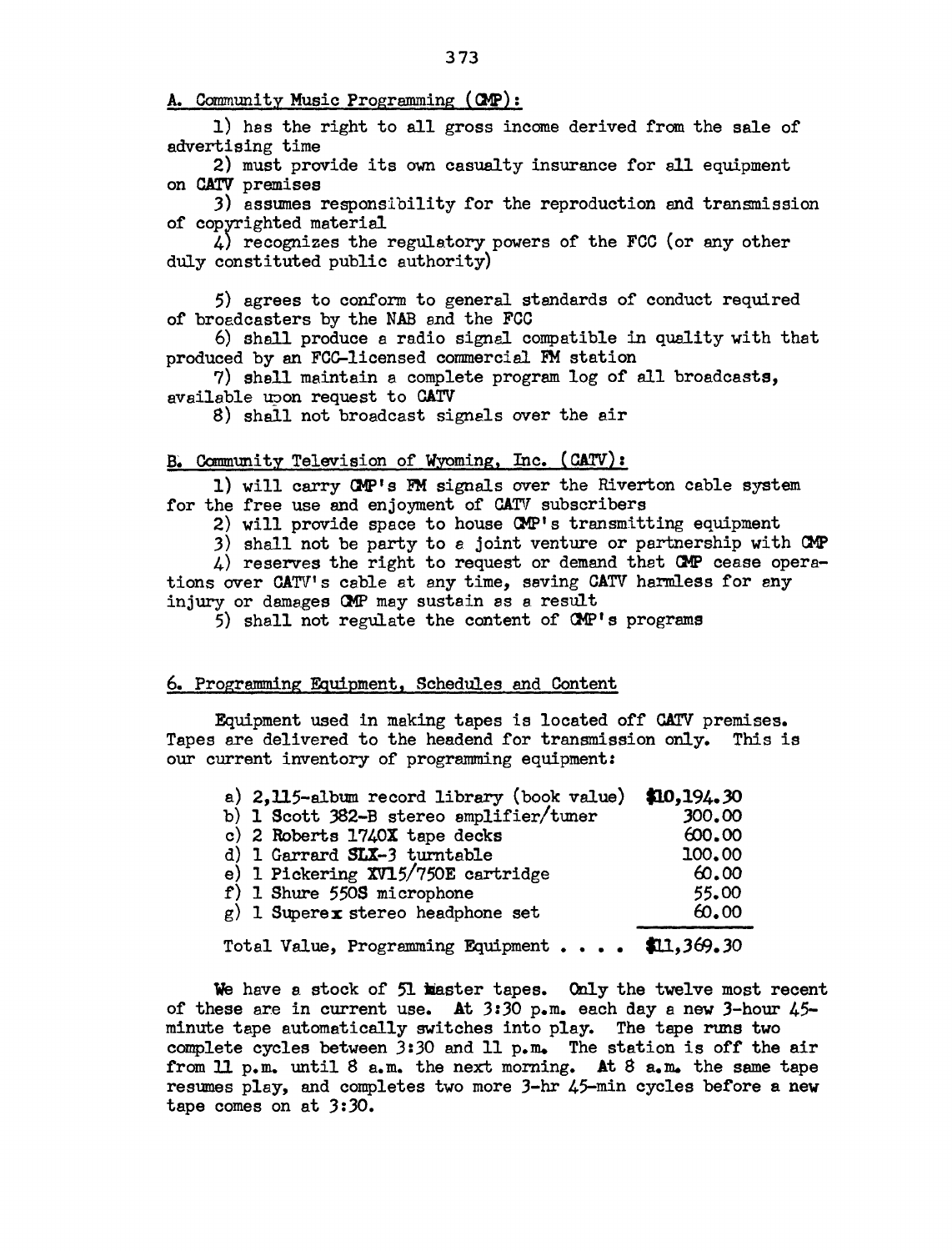**Figure 2. SAMPLE TAPE SCRIPT** 30 min.: Pick of the Pops (I) Baby It's Cold Outside- Steve Lawrence & Edyie Gormé Blue Tail Fly - Johnny Mann Live for Life - Tony Bennett Tiny Bubbles - Connie Francis Moon River - Steve Lawrence :38 FNB Bank now pays 5% A Man and a Wanan - Ed Sullivan Singers Shadow of your Smile - Jerry Vale Georgy Girl - Matt Monro Paper Doll - Mills Brothers .&l.f'ie - Barbre. Streisand :38 BRT RUg cleaning discount .30 min. 1 Best of Country/Western Mbuntain Dew - Nashville Brass Sweetheart of the Year - Ray Price I Love You Because - Don Gibson & Dottie West Orange Blossom Special - J. Cash Born to Be with You - Sonny James :60 RLM Wood paneling for home Heartaches by the Number - Floyd Cramer I'm Falling Too - Skeeter Davis Walkin' in Loveland - Eddy Arnold Goodbye Old Shep - Red Foley Oh Lonesome Me - Chet Atkins Gentle an my Mind - Glen Campbell :22 ACC cancer march 45 min. : Easy Listening Instrumental music by Mantovani, Andre Kostelanetz, Percy Faith, Peter Nero, Tony Mottola, Guy Lombardo, Wayne King, Lawrence Welk, and so forth 30 min, : Pick of the Pops (II) Hey There - Sammy Davis Jr. Swingin' on a Star - Anita Kerr Thenk Heaven for Little Girls - Jack Janes Real Live Girl - Robert Goulet

138 TRG Polyoptic lamps

(continued - next column)

Try a Little Tenderness - Frank Sinatra Help Yourself - Tom Jones Valley of the Dolls - Andy Williams Raindrops Keep Fallin' on my Head -Bill Black Combo BUttons and Bows - Ray Conniff

**138 MRG Margate's Grand opening** 

15 min, : Special Program

Dixieland, honky-tonk, Gay 90's, barbershop, Beatles, religious, Andy Williams, Victor Herbert, Stephen Foster; organ, moog, polka music; Songs of the Trail; Music from Around the World (Hawaii, Germany, Brazil, Switzerland, etc.)

: 00 LFS Lounge chair close-out

15 min.: Country and Western Dream - Everly Brothers Stand By Your Man - Tammy Wynette Welcome to my World - Jim Reeves Cotton Fields - Charlie Pride Tumblin' Tumbleweed - Living Voices

:22 RJC Congrats to Best Teacher

30 min.: Best of Jazz String of Pearls - Ted Heath Up Up & Away - Brass Ring Make Me a Present of You - Nancy Wilson On Green Dolphin Street - Johnny Lytle Corcovado - Charlie Byrd Wade in the Water - Ramsey Lewis :38 GBL New Chevvys have arrived Up in Erroll's Room - Erroll Garner Fool on the Hill - Sergio Mendes Gone with the Wind - Dave Brubeck  $Bumpin'$  - Wes Montgomery :38 JWL Jade pins on sale 30 min.: Best of the Classics

Teles from Vienna Woods - Boston Pops Humoresque - Isaac Stern Old Folks at Home - Momon Tabern. Ch. Andante Cantabile - Philadelphia Or.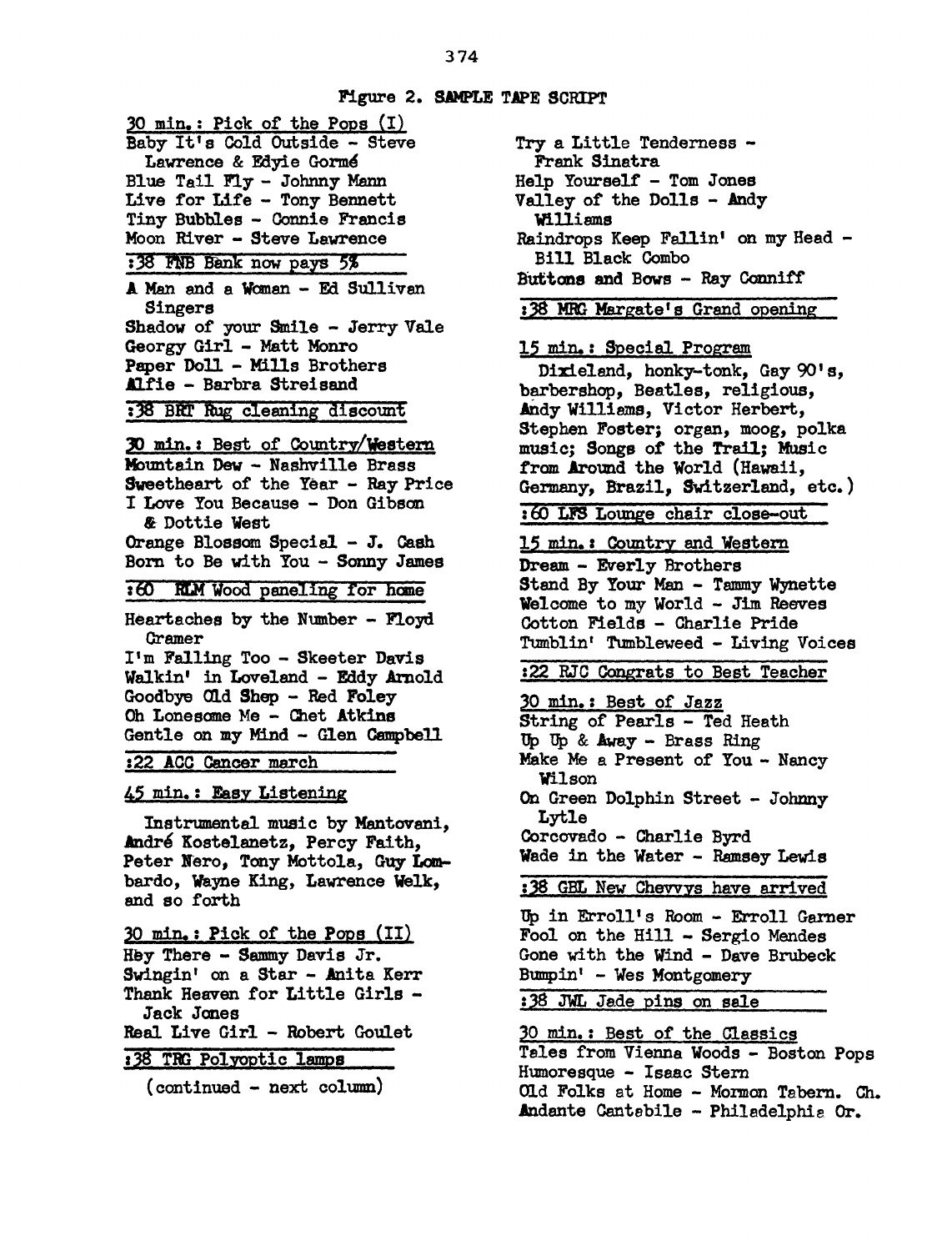Here is a sample schedule to illustratez

|                               | Day $\#$ 1                | Day $#2$                 | Day $#3$                 |  |
|-------------------------------|---------------------------|--------------------------|--------------------------|--|
| $8:00$ $a.m.$                 | Tape $\#42$<br>27th cycle | Tape $\#48$<br>3rd cycle | Tape $#37$<br>39th cycle |  |
| $11:45$ a.m.                  | Tape $\#42$<br>28th cycle | Tape $\#48$<br>4th cycle | Tape $#37$<br>40th cycle |  |
| $3:30 p_{\bullet}m_{\bullet}$ | Tape $\#48$<br>1st cycle  | Tape $#37$<br>37th cycle | Tape $#46$<br>13th cycle |  |
| $7:15$ p.m.                   | Tape $\#48$<br>2nd cycle  | Tape $#37$<br>38th cycle | Tape $#46$<br>14th cycle |  |
| 11:00 p.m.                    | Sign Off                  | Sign Off                 | Sign Off                 |  |

Each tape runs 48 cycles over a six-month period before it is discarded. A master schedule varies the number of days between playings of the same tape. New tapes are played 10 to 12 days apart; old tapes, 23-25 days. The average (mean) interval is 17.2 days.

Since RADIO 95 is the only commercial PM station in our area, we feel committed to satisfy all of our listeners' musical tastes  $-$  except hard rock, which is readily available on local AM stations. Each of our tapes contains the following musical programs (order will rotate)r

| Pick of the Pops (vocal)      | 30 min. |
|-------------------------------|---------|
| Country and Western           | 30 min. |
| Easy Listening (instrumental) | 45 min. |
| Pick of the Pops (vocal)      | 30 min. |
| Special Program               | 15 min. |
| Country and Western           | 15 min. |
| The Best of Jazz              | 30 min. |
| The Best of the Classics      | 30 min. |
|                               | $2 - 1$ |

*3* hour 45 minute total

A balance is maintained between vocals and instrumentals. Since a number of offices, banks and stores play RADIO 95 for background music, we avoid pieces that could grate on somebody's ears. We like catchy, familiar tunes that everybody can hum along with.

Fourteen minutes out of every fifteen is uninterrupted music. We stick pretty much to the "Greatest Hits" of the greetest artists in each cetegory. In order not to duplicate the efforts of AM stations, RADIO 95 has no wire news service.

Stereo versions of hits from the 1890's-1940's link the present with America's great musical past. The over-30 crowd, severely alienated by contemporary radio most everywhere today, unilaterally endorses RADIO 95.

The 2,000 albums in our record library have been hand-picked to represent "the world's most enjoyable music" (again see Figure 2).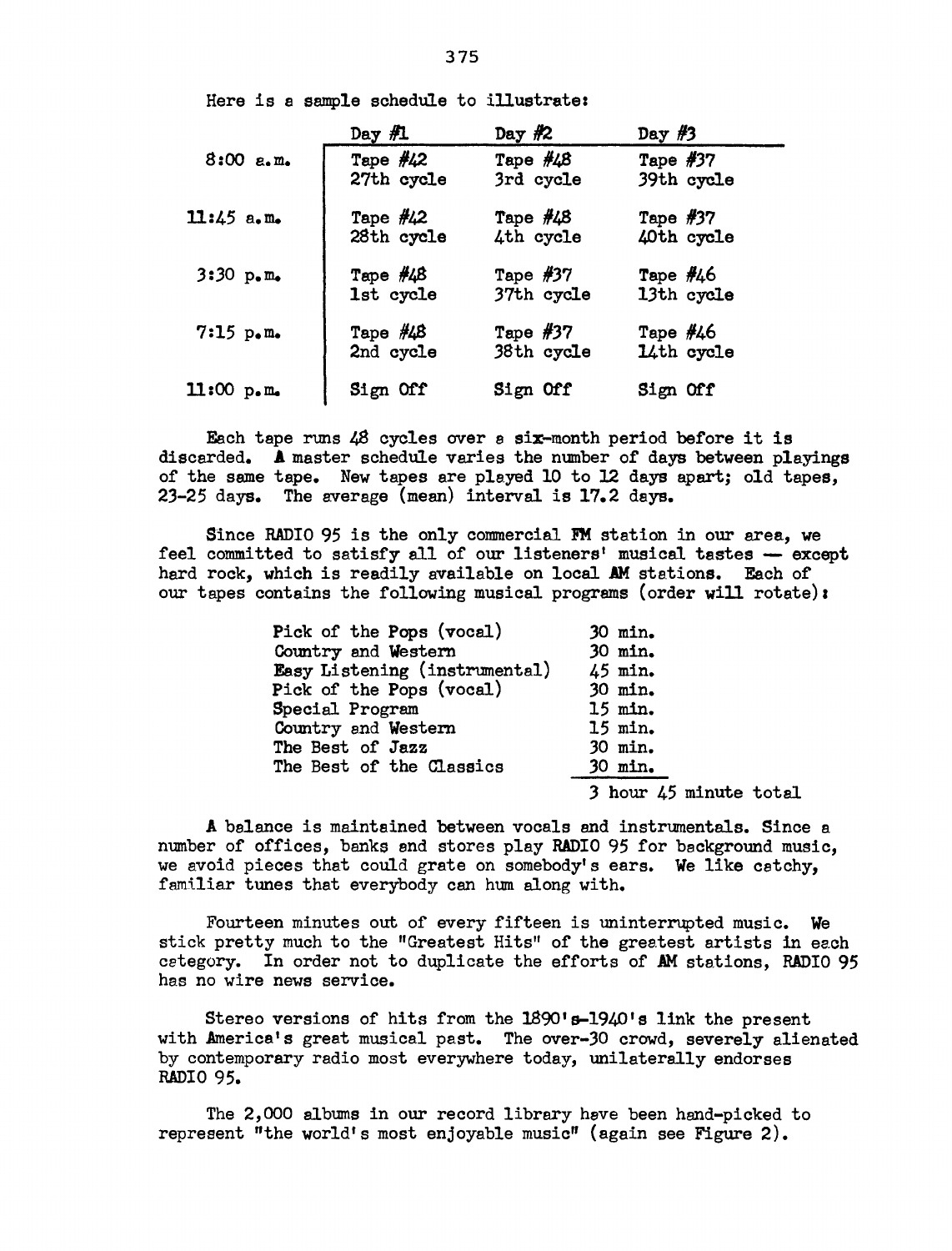#### 7. Copyright Clearance

Before beginning our cablecasts in late 1968, we went to great pains in order to obtain official copyright clearance from the three major agencies--ASCAP, BMI and SESAC. We were told that there was no contract form for a cable radio station, since the copyright issue had yet to be settled by the courts.

We submitted a  $14$ -page outline of our proposed cable operation to each of the three agencies. BMI was the only one that responded to our request: we could "go ahead. and cablecast without fear of copyright infringement," they told us.

When the copyright issue is eventually settled, we expect to be contacted about signing some sort of agreement. Something on the order of the standard radio station contract would not seem unreasonable. However, any proposal must consider the fact that we are an ultra-lowbudget operation, with gross annual receipts under \$2,000. Excessive or unreasonable minimum copyright fees could easily sink en overladen ship.

If we ever market any of our tapes commercially, the standard copyright fees for that type of enterprise will of course apply.

RADIO 95 has done everything possible to promote the music industry. Our Special Programs often highlight *e.* particular artist or label. On our regular programs we announce the names of all artists. We continually remind listeners to patronize local music dealers. We urge everyone to buy records and tapes. We are willing to hmt up any record in our library whose number a dealer cannot find in ordering for a customer.

Last year Riverton's largest music store reported sharply higher sales than the year before. The owner attributed this increase largely to RADIO 95's role in promoting music locally.

#### 8. Operating Expenses (monthly)

New tapes  $(2)$  . . . . . Blank tape 20.00 Records, Labor 80.00 \$100. Equipment maintenance... 30.<br>Newspaper advertising... 20. Newspaper advertising... Directory advertising... 10.<br>Radio promotions........ 10. Radio promotions........ Total Estimated Monthly Operating Expenses: \$170.

Note: These figures do not take into accomt the cost of soliciting advertising or preparing ad copy. These expenses may vary widely.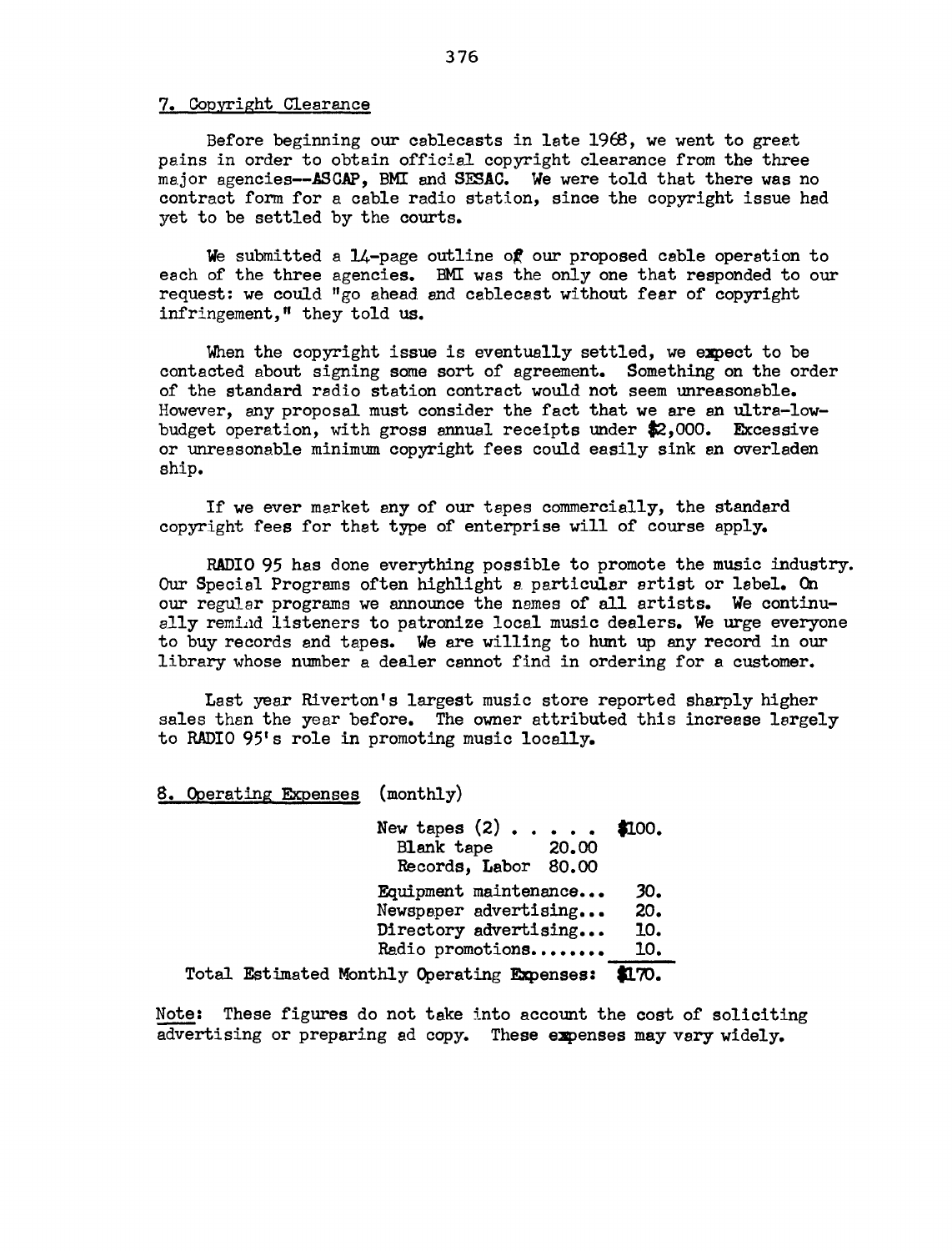#### 9. Advertising

Advertising is the only source of financial support for RADIO 95. Our tapes are programmed with "slots" for ads to be dubbed in at quarterhour intervals. During a full broadcast day (15 hours) we can cerry a maximum of 30 minutes of paid advertising. Spots run in 15, 30, and  $60$ second lengths.

We sell our time for 75-85 per cent less than our AM competitors. Even at this modest rate ve can support a full day's programming with only 12 per cent as much total advertising as an on-the-air station.  $\triangle$  30-minute package of ads costs our sponsor  $\clubsuit$ 25 - approximately 44 cents per half minute.

Advertising slots which have not been sold are filled with public service announcements provided by the Advertising Council, the Cancer Society, March of Dimes, etc.

If all of our advertising slots were filled with paid ads, ve would take in \$25 a day. Our operating expenses, you recall, have been estimated at only \$4-5 a day, excludive of ad writing and production.

Billing is a simple process of adding up the total amount of advertising time from the monthly program logs. We make no extra charge for ads that ve run over the contracted minimum. Advertisers always get a little more time than they expect.

Uhtil a cable radio station captures a sizeable audience, the most frequent sponsors will probably be large community-minded organizations like banks, airlines, utilities, etc.

#### 10. Publicity

Fortunately, Riverton is small enough so that publicizing our station is neither difficult nor expensive. When ve first began cablecasting, we ran half-page display ads in the local daily newspaper. Radio-TV stores absorbed some of this cost by acting as co-sponsors, since they stood to benefit by selling FM radios.

Twice a week we run a 3-inch column announcing our program highlights (see Figure  $3$ ).

In order to build our audience to its present size, ve have used direct mail, telephone, and door-to-door methods. Local merchants have cooperated in giving our listeners free merchandise or discount vouchers in exchange for radio advertising time. Many listeners heve von these prizes by phoning the station in response to spot give-sway contests ("third caller wins...").

A cable radio station cannot achieve an official audience rating unless pollsters (1) acknowledge the station's existence and (2) list it in their area roster. RADIO 95 is not recognized as a broadcast station by the editors of Broadcasting Yearbook, which lists only licensed on-the-air stations.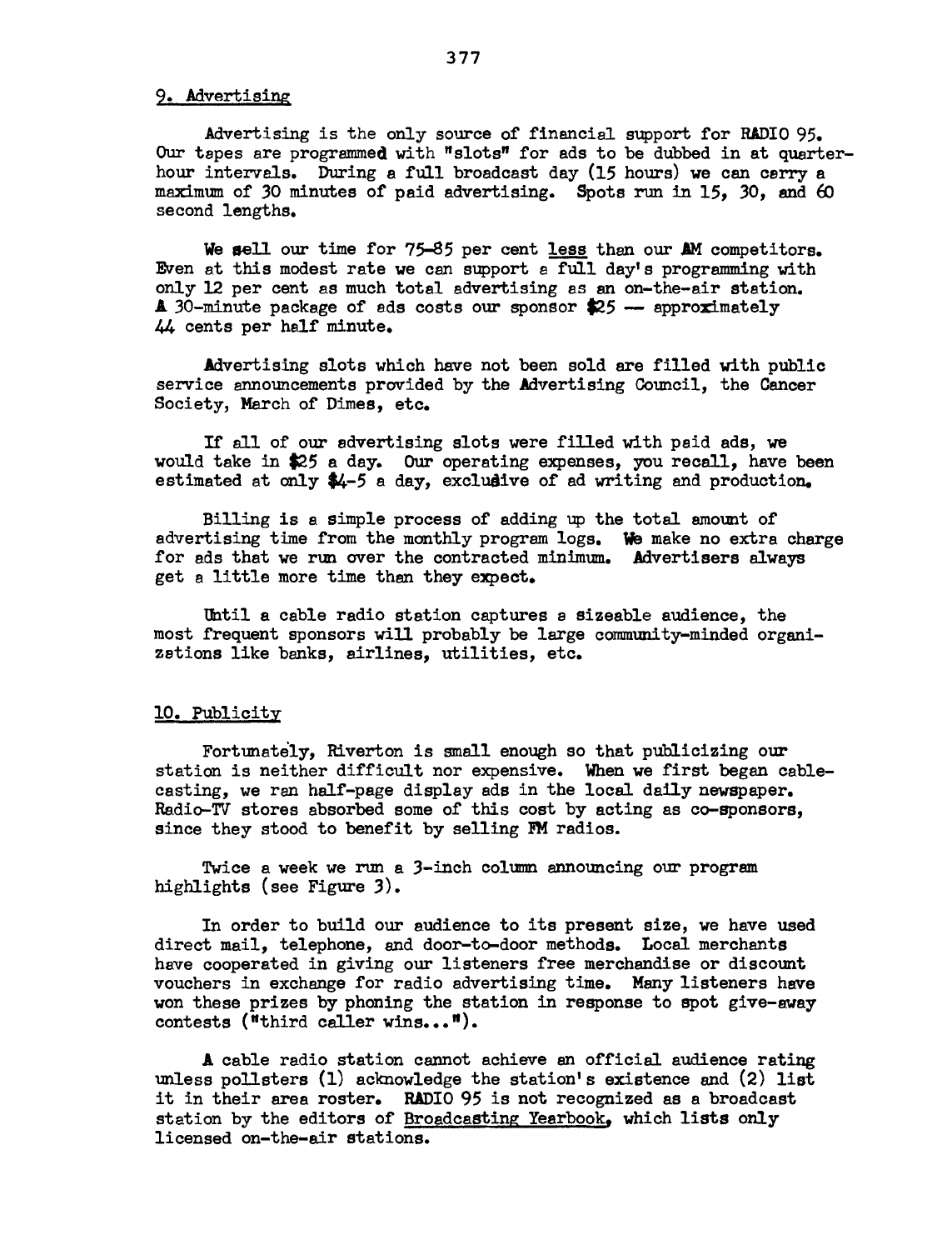RADIO 95 PROGRAM NOTES Published in The RIVERTON RANGER (Figure 3)

## ON RADIO 95 Music from **Norway**

••Songs from the Norwegian Fjords" are among the selec-<br>tions to be heard tomorrow afternoon in a special program of "Music From Around The<br>World."

Norway's favorite vocal ensemble, the Meloditersitten'' sings three authentic ballads.<br>"Per Spelmann" is the song

of a farmer who trades his on-<br>ly cow for a fiddle.

The French portion features selections from the original movie soundtrack of "The Umbrellas of Cherbourg."

Student drinking songs higblight the German music portion.

Records for the program were loaned to Radio 95 by Lee F. Olson, Bill Reichert and Mel Moen of Riverton.

Radio 95 may be heard daily from 8 a.m. to 11 p.m. on• any FM radio with cable TV antenna attached.  $-$  Adv.

# ON RADIO 95 Country Music Bows-la

"The Best of Country and<br>Western Music" will soon be a regular program on Riverton's FM stereo music station, Ra· dio 95.

Popular, jazz and classical music have been programmed on a regular basis since Decem• ber •

Listeners seem to like Coun· try and Western almost as much as Instrumental and Semi-Classical, a recent survey showed.

The changeover to country music will be gradual. Eddy Arnold, Jim Reeves, and Glen Campbell will be among the top featured country artists.

Each musical program is 30 mihutes long. Programs rotate throughout the broadcast day

Radio 95 can be heard on any FM radio with a cable TV antenna attached.-Adv.

# Gilbert and Sullivan Show

Saturday morning will be the time for stereo bugs to adust their sets as Radio 95 presents "A Demonstration of Stereo," with channel balancing, phasing and frequency response tests.

Remember the Gilbert and Sullivaa community concert? Tomorrow afternoon's program features highlights from five<br>G&S operettas.

Like eld-fashioned barbershop hallads? "Music from the Good Old Days," starring the 1966 International Barbershop Chorus winners, runs tomorrow.

Suada7 Tchaikovsky's worldfamous Symphony No. 6 ("Pathetique") will be played by tbe Philadelphia Orchestra.

It's all oa FM Radio 95. For details phone 856-9500.--ADV.

### ON RADIO 95 ON RADIO 95

# Jazz Harp and Jazz Mass

The artistry of Dorothy Ashby, queen of the jazz harp, may be beard throughout the day tomorrow on Radio 96.

Miss Ashby, a native of Detroit, was the firit harpist ever to be chosen for the Down Beat International Jazz Critics Poll.

She achieves a rare interplay between bass and drums in "Es-<br>sence of Sapphire." which sence of Sapphire," aounds Incredibly realistic oa larger stereo sets due to the technical excellence of the reeording.

The Roman Catholic Church recently approved jazz liturgy, and Joe Masters' rendition *ol*  the "Credo" from the "Jazz Mass" is a rare musical delight.

That's what's happening to-**INOTIOW** on Radio 95, FM steree ea the Riverton cable. - ADV.

### ON RADIO 95

# FM Radios For \$12.99?

Just what does it cost to hook up to Radie up to Radio 95? Ten do  $\overrightarrow{AB}$  it cost to hook<br>Ten downtown<br>mswer.

The lowest • priced FM ra dios in town are at Woolworth's. where \$12.99 buys a 12-transistor AM-FM battery model

To hook your radio up to a eable TV antenna, wire from Ace Hardware is the best buy at 3 cents a foot.

Table model AM-FM radios begin at \$15.95 at Pioneer Drug. \$25.95 at Stylcraft (RCA), and **\$21.95 at Electronic-Music Cen**ter (Admiral), where antenna eouplers are now only \$2.75.

Floor model combos are the best value at Modern Appliance Center, while Gambles sells tape player combos for \$189.95, another good buy.

:Now is the time to hook up to Radio 95. Values are tops. -AJ)V.

#### 378